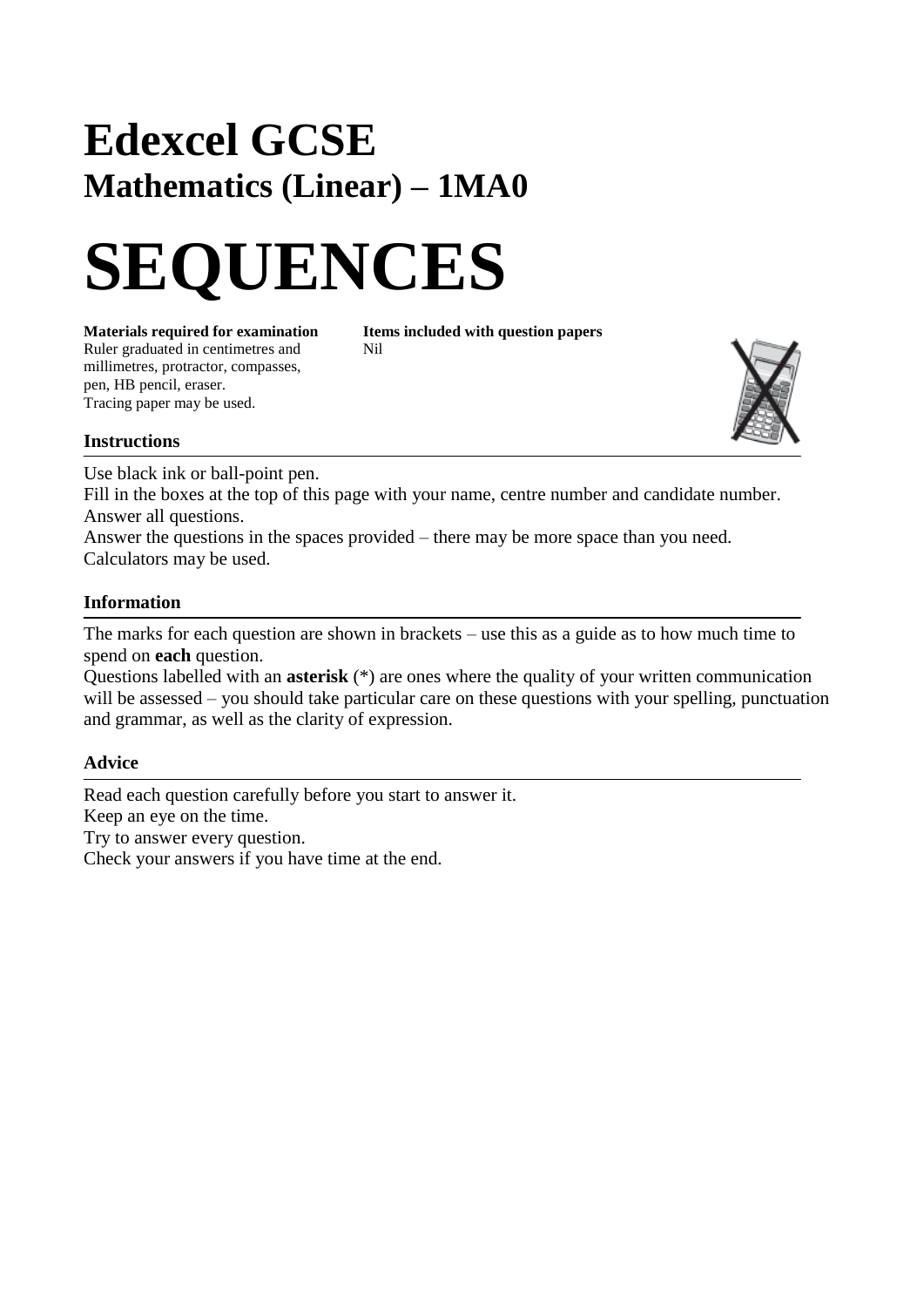**1.** Here are the first 5 terms of an arithmetic sequence.

6, 11, 16, 21, 26

Find an expression, in terms of *n*, for the *n*th term of the sequence.

................................................. **(Total 2 marks) 2.** Here are the first five terms of a number sequence. 3 8 13 18 23 (a) Write down the next **two** terms of the sequence. ............, ............ **(2)** (b) Explain how you found your answer. .................................................................................................................. **(1)** (c) Explain why 387 is **not** a term of the sequence. .................................................................................................................. .................................................................................................................. **(1) (Total 4 marks) 3.** Here are the first five terms of a number sequence. 126 122 118 114 110 (a) Write down the next two terms of the number sequence. …………… , …………… **(1)** (b) Explain how you found your answer. ………………………………………………………………………… **(1)**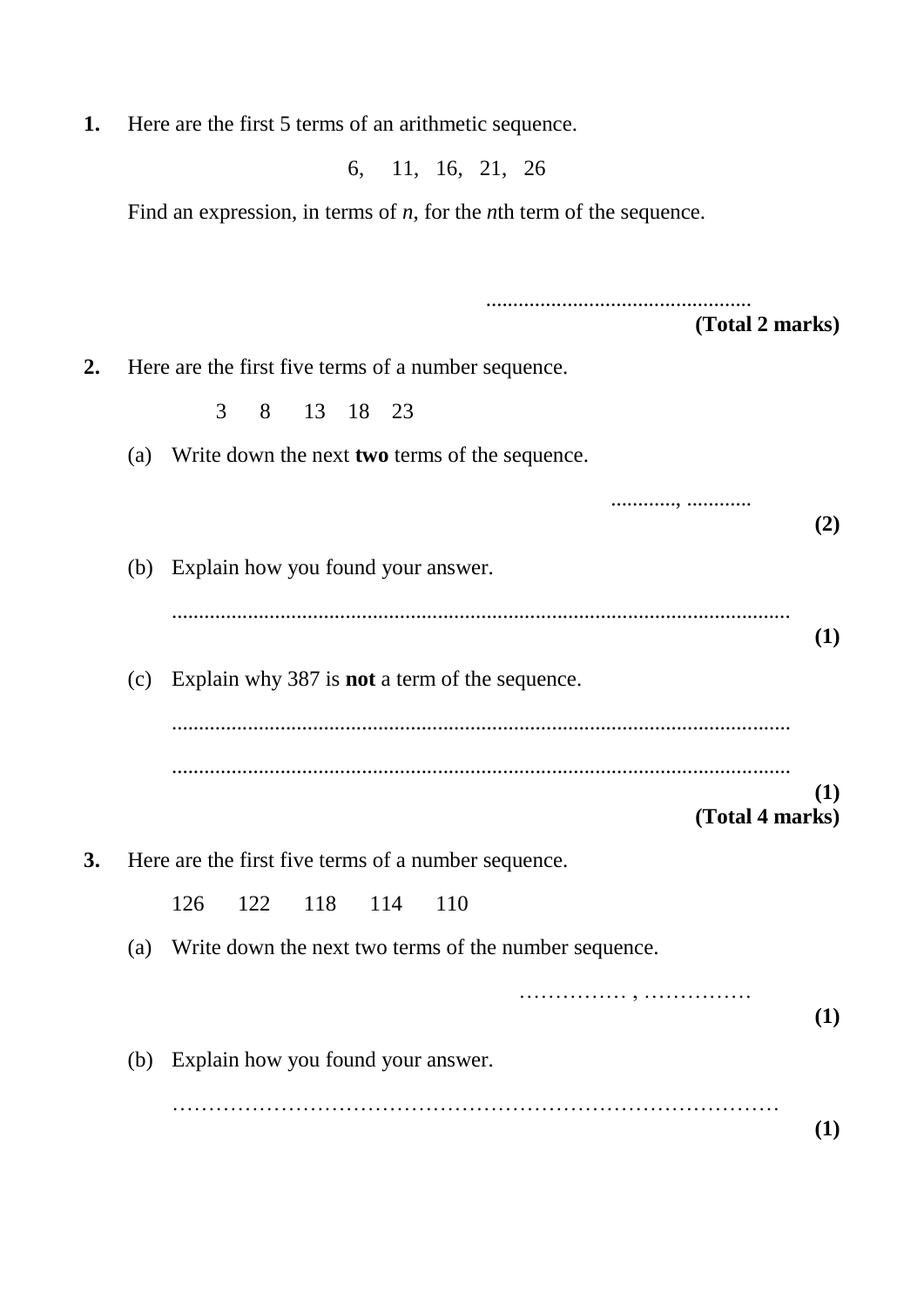|    | The 20th term of the number sequence is 50                                                             |  |  |  |  |  |  |
|----|--------------------------------------------------------------------------------------------------------|--|--|--|--|--|--|
|    | (c) Write down the 21st term of the number sequence.                                                   |  |  |  |  |  |  |
|    | (1)<br>(Total 3 marks)                                                                                 |  |  |  |  |  |  |
| 4. | Here are the first five terms of a number sequence.                                                    |  |  |  |  |  |  |
|    | 3<br>7 11<br>15<br>19                                                                                  |  |  |  |  |  |  |
|    | Work out the 8th term of the number sequence.<br>(a)                                                   |  |  |  |  |  |  |
|    | (1)                                                                                                    |  |  |  |  |  |  |
|    | Write down an expression, in terms of $n$ , for the <i>n</i> th term of the number<br>(b)<br>sequence. |  |  |  |  |  |  |
|    | (2)<br>(Total 3 marks)                                                                                 |  |  |  |  |  |  |
| 5. | The first five terms of an arithmetic sequence are                                                     |  |  |  |  |  |  |
|    | 2 9 16 23 30                                                                                           |  |  |  |  |  |  |
|    | Find, in terms of $n$ , an expression for the $n$ th term of this sequence.                            |  |  |  |  |  |  |
|    |                                                                                                        |  |  |  |  |  |  |
|    | (Total 2 marks)                                                                                        |  |  |  |  |  |  |
| 6. | The first five terms of an arithmetic sequence are                                                     |  |  |  |  |  |  |
|    | 7 12 17 22<br>2                                                                                        |  |  |  |  |  |  |
|    | Write down, in terms of $n$ , an expression for the $n$ th term of this sequence.                      |  |  |  |  |  |  |

....................................

**(Total 2 marks)**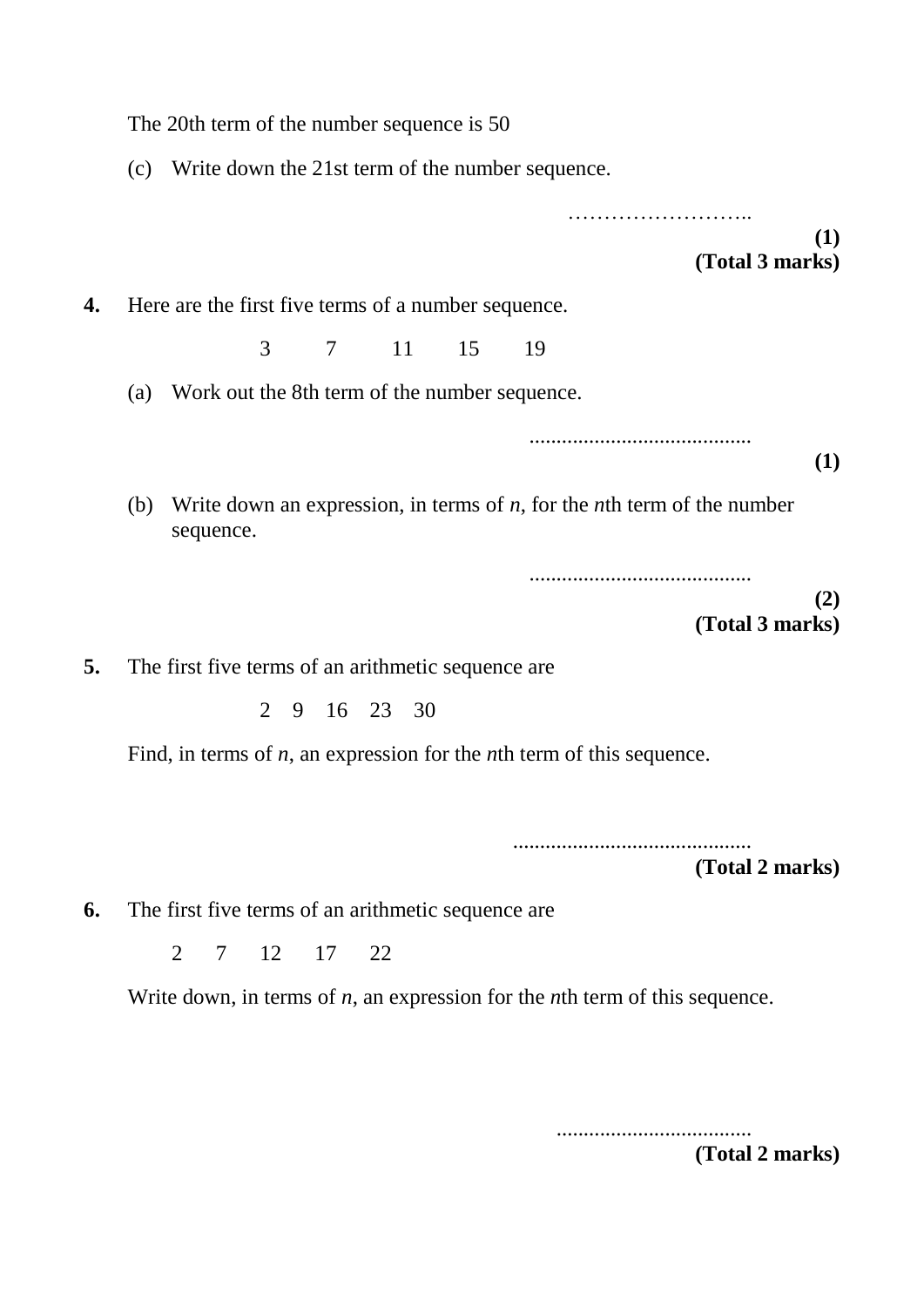**7.** Here are the first five terms of an arithmetic sequence.

 $-1$  3 7 11 15

(a) Find, in terms of *n*, an expression for the *n*th term of this sequence.

………….…………………….. **(2)** In another arithmetic sequence the *n*th term is  $8n - 16$ John says that there is a number that is in both sequences. (b) Explain why John is wrong. …………………………………………………….……………………. ………………………………………………………………………….. **(2) (Total 4 marks) 8.** The first four terms of an arithmetic sequence are 21 17 13 9 Find, in terms of *n*, an expression for the *n*th term of this sequence. ............................. **(Total 2 marks) 9.** The nth term of a sequence is  $2n^2$ (i) Find the 4th term of the sequence. ............................................................... (ii) Is the number 400 a term of the sequence? ............................ Give reasons for your answer. ........................................................................................................................................... ...........................................................................................................................................

**(Total 3 marks)**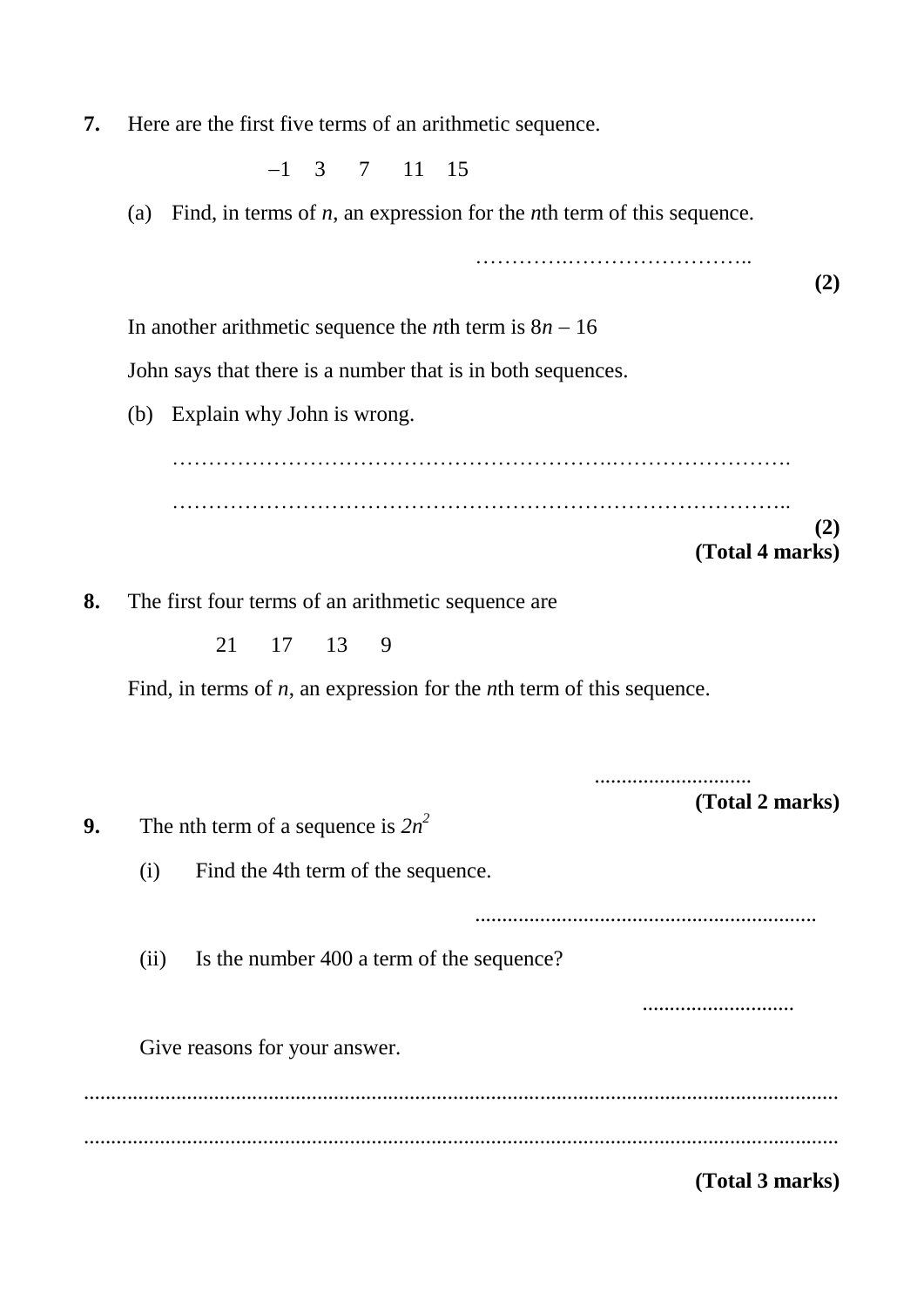**10.** Here are the first 5 terms of an arithmetic sequence.

3 9 15 21 27

(a) Find an expression, in terms of n, for the nth term of this sequence.

**(2)** Ben says that 150 is in the sequence. (b) Is Ben right? You must explain your answer. ........................................................................................................................................... ........................................................................................................................................... ........................................................................................................................................... ...........................................................................................................................................

**(1)**

## **(Total 3 marks)**

....................................................................

**11.** Here are the first 5 terms of an arithmetic sequence.

2 9 16 23 30

(a) Write down the 12th term of this sequence.

……………………….. **(1)**

(b) Find, in terms of n, an expression for the nth term of this sequence.

…………………………………

**(2)**

**(Total 3 marks)**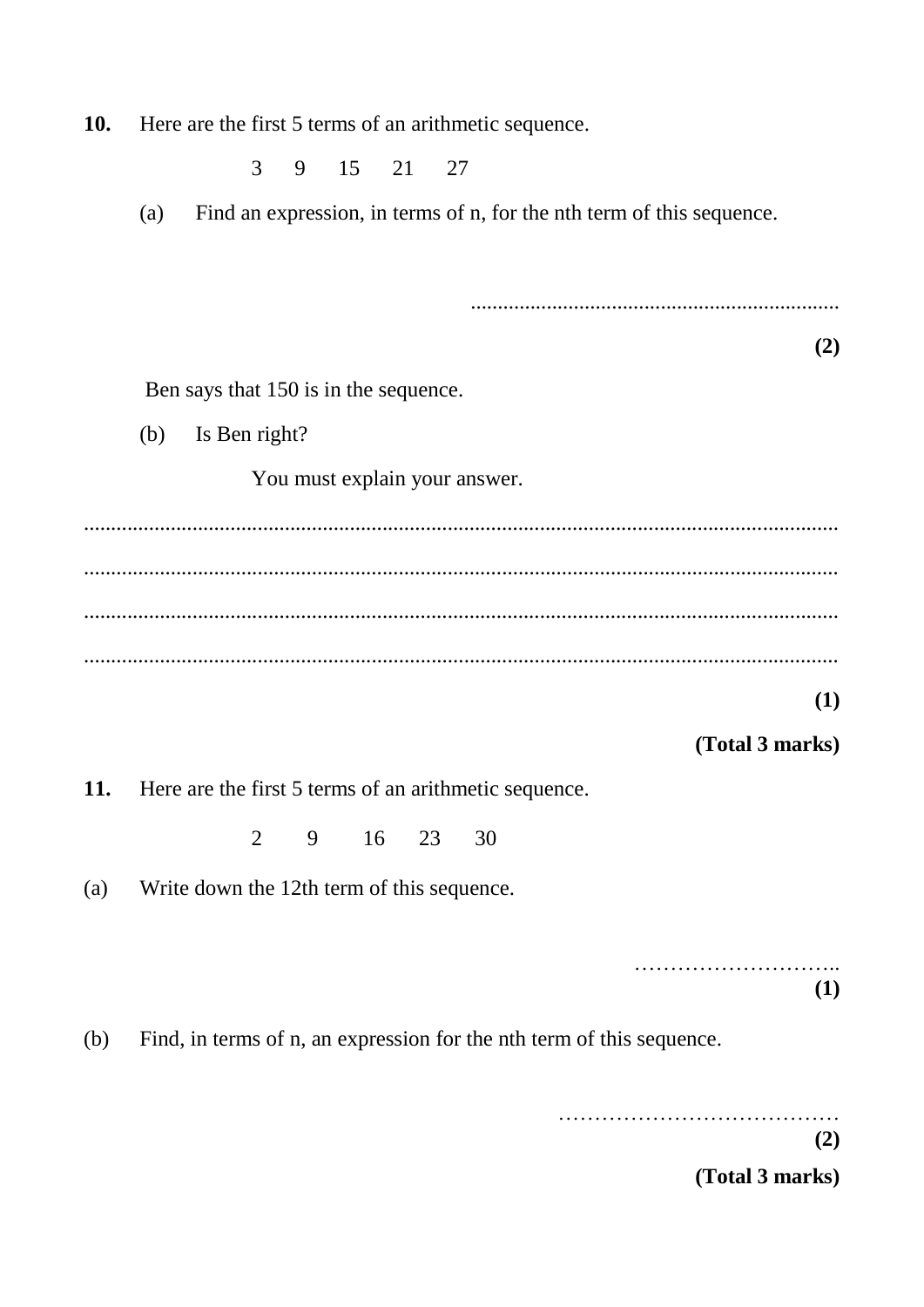**12.** The first four terms of an arithmetic sequence are

21 17 13 9

Find, in terms of *n*, an expression for the *n*th term of this sequence.

.............................

**(Total 2 marks)**

**13.** Here are the first 5 terms of an arithmetic sequence.

6, 11, 16, 21, 26

Find an expression, in terms of *n*, for the *n*th term of the sequence.

.................................................

**(Total 2 marks)**

**14.** The first five terms of an arithmetic sequence are

2 9 16 23 30

Find, in terms of *n*, an expression for the *n*th term of this sequence.

............................................

**(Total 2 marks)**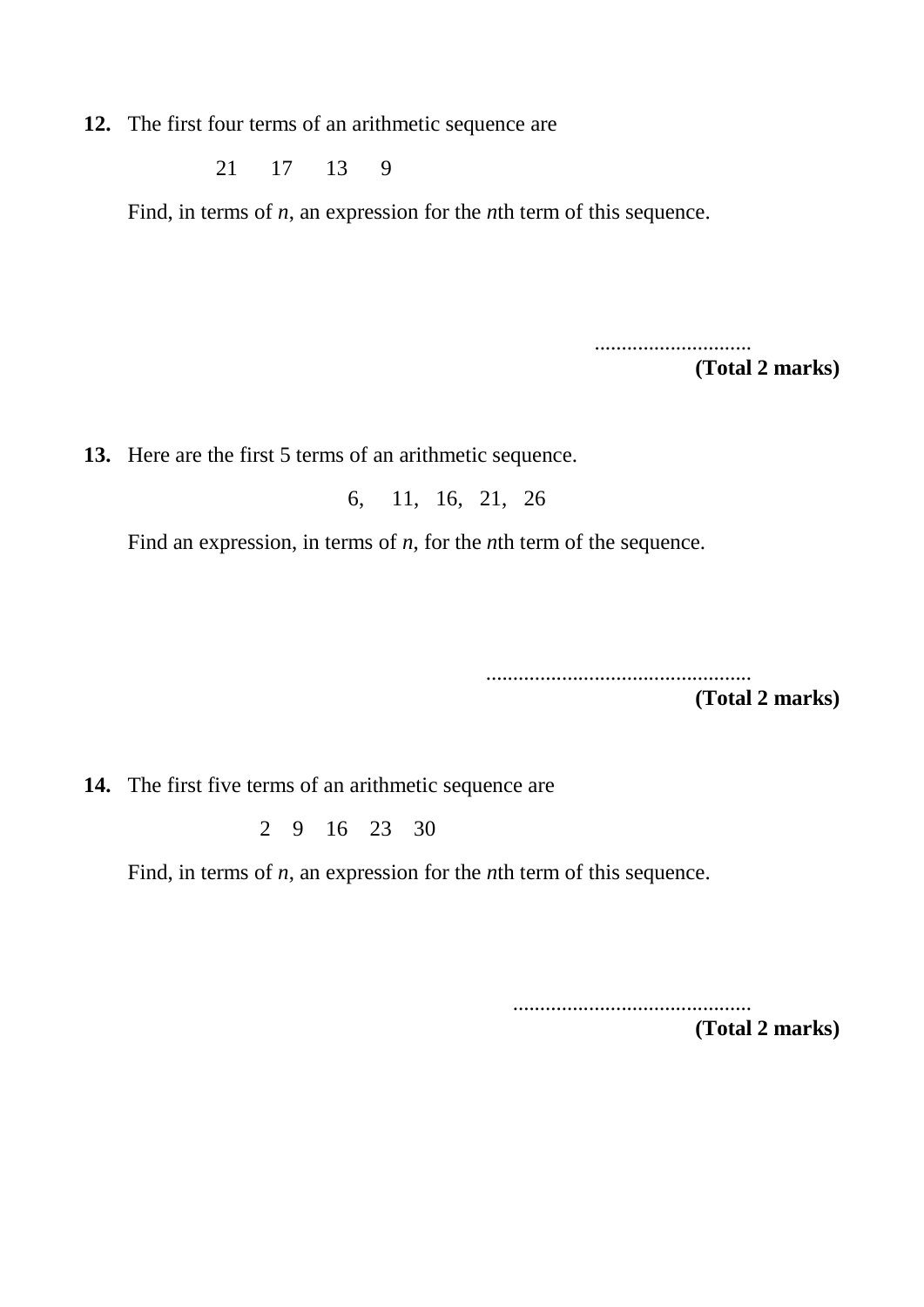**15.** Here are the first five terms of a number sequence.

3 8 13 18 23

- (a) Write down the next **two** terms of the sequence.
- ............, ............ **(2)** (b) Explain how you found your answer. .................................................................................................................. **(1)** (c) Explain why 387 is **not** a term of the sequence. .................................................................................................................. .................................................................................................................. .................................................................................................................. **(1) (Total 4 marks) 16.** Here are the first five terms of a number sequence. 3 7 11 15 19 (a) Write down an expression, in terms of *n*, for the *n*th term of this sequence. .......................................... **(2)** Adeel says that 319 is a term in the number sequence. (b) Is Adeel correct? You must justify your answer. .................................................................................................................. .................................................................................................................. **(2) (Total 4 marks)**